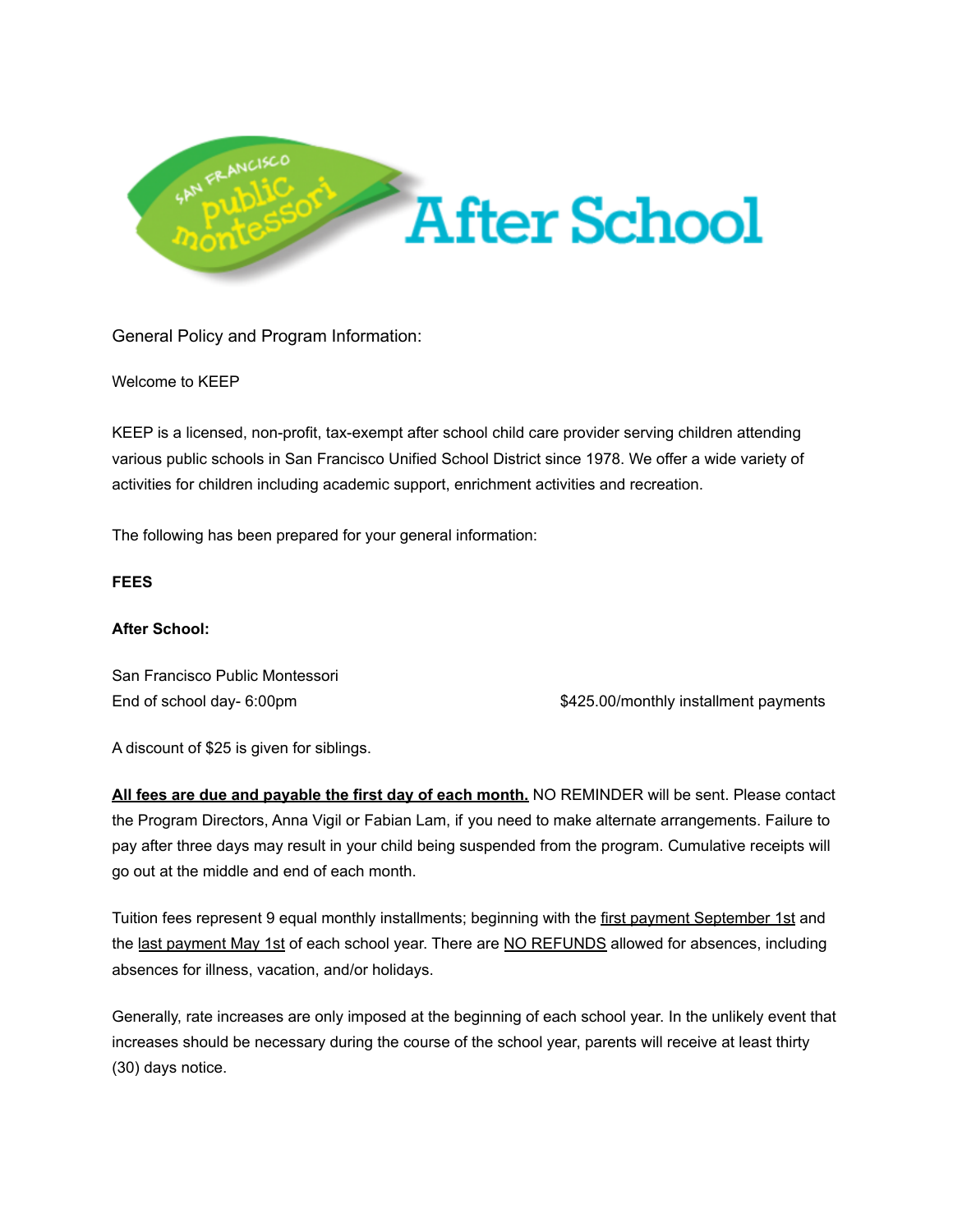KEEP operates only on regular school days as scheduled by the San Francisco Unified School District (SFUSD). We do NOT operate on SFUSD holidays, seasonal vacations, or Staff Development days.

## **INSURANCE**

There is a yearly \$150.00 registration/insurance fee required each school year per child enrolled in KEEP. This is required for our liability insurance carrier and covers your child while attending KEEP or while participating in any activities sponsored by KEEP. This fee cannot be prorated.

## **CANCELLATION**

Notification of cancellation from the program **MUST** be made in writing directly to the Director at least two (2) weeks before the child's last day of KEEP. Otherwise, the full tuition for the two weeks following notification must be paid.

## **GENERAL WRITTEN RULES FOR CHILDREN ATTENDING KEEP**

Our General Policy at KEEP is to align our after school standards, including guidance and discipline, with those of the school day. At KEEP we abide by the Three Be's: Be Safe, Be Kind & Courteous, and Be Respectful. On the following page you will find a more detailed description of the Three Be's. Other classroom policy is determined by consensus between the students and teachers in a formal Classroom Agreement, posted in each classroom.

### *NO CORPORAL PUNISHMENT IS EVER USED*

### *Consequences*

Students who are consistently having difficulty abiding by the Three Be's will:

- 1. Have a conversation with their teacher to identify the behavioral difficulty and its consequences, and strategize how they can make it as right as possible.
- 2. If there is no improvement in the behavior, the student will meet with the director and a parent will be notified.
- 3. If there is still no improvement in the behavior, a written warning will be given to the student and parent notifying them of possible suspension.
- 4. If the behavior continues at this point, a communication between parent, student and director will be established to evaluate if the program meets the needs of the student.
- 5. If a satisfactory resolution cannot be met, the student will be asked to leave the program.

### **FOOD SERVICE**

A nutritious snack is provided daily by KEEP after school.